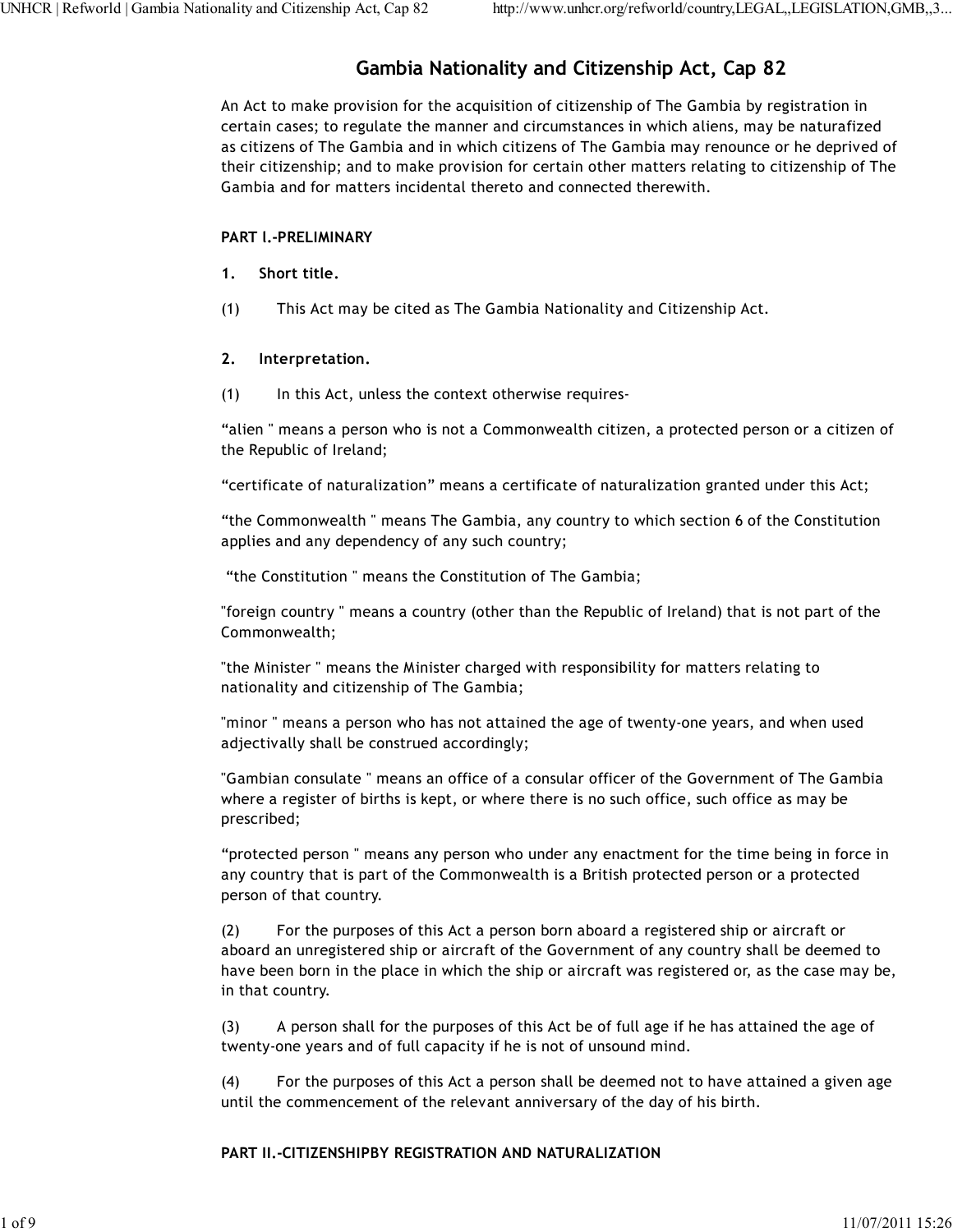# **3. Registration of certain persons as citizens.**

(1) Subject to the provisions of subsection (4) of this section a citizen of any country to which section 6 of the Constitution applies or of the Republic of Ireland or a protected person, being a person of as full age and capacity, on making application therefor to the Minister in the prescribed manner, may be registered as a citizen of The Gambia if he satisfies the Minister-

- (a) that he is of good character;
- (b) that he would be a suitable citizen of The Gambia;
- (c) that he has a sufficient knowledge of a language in current use in The Gambia; and

(d) that he i4 ordinarily resident in The Gambia and has been so resident throughout the period of five years, or such shorter period as the Minister may in the especial circumstances of any particular case accept, immediately preceding his application.

(2) Subject to the provisions of subsection (4), any person of full age and capacity born. outside The Gambia whose father was at the time of that person's birth a citizen of The Gambia by virtue of the provisions of subsection (3) of section 1 or section 4 of the Constitution may, on making application therefor to the Minister in the prescribed manner, be registered as a citizen of The Gambia.

(3) Subject to the provisions of subsection (4), any woman who is or has been married to a citizen of The Gambia may, on making application therefor to the Minister in the prescribed manner, be registered as a citizen of The Gambia whether or not she is of full age and capacity.

(4) A person shall not be registered as a citizen of The Gambia under this section unless and until he has taken an oath of allegiance in the forma specified in the First Schedule to this Act.

### **4. Registration of minors.**

(1) The Minister may cause the minor child of any citizen of The Gambia to be registered as a citizen of The Gambia upon application made in the prescribed manner by a parent or guardian of the child.

(2) The Minister, in such especial circumstances as he thinks fit, may cause any minor to be registered as a citizen of The Gambia.

# **5. Effect of registration as a citizen.**

A person registered under section 3 or section 4 of this Act shall be a citizen of The Gambia by registration as from the date on which he is registered.

### **6. Naturalization of aliens.**

The Minister, if application therefor is made to him in the prescribed manner by any alien of full age and capacity who satisfies him that he is qualified under the provisions of the Second Schedule to this Act for naturalization, may grant him a certificate of naturalization, and the person to, whom the certificate is granted shall, on taking an oath of allegiance in the form specified in the First Schedule to this Act, be a citizen of The Gambia by naturalization as from the date on which that certificate is granted.

### **PART III.-RENUNCIATION AND DEPRIVATION OF CITIZENSHIP**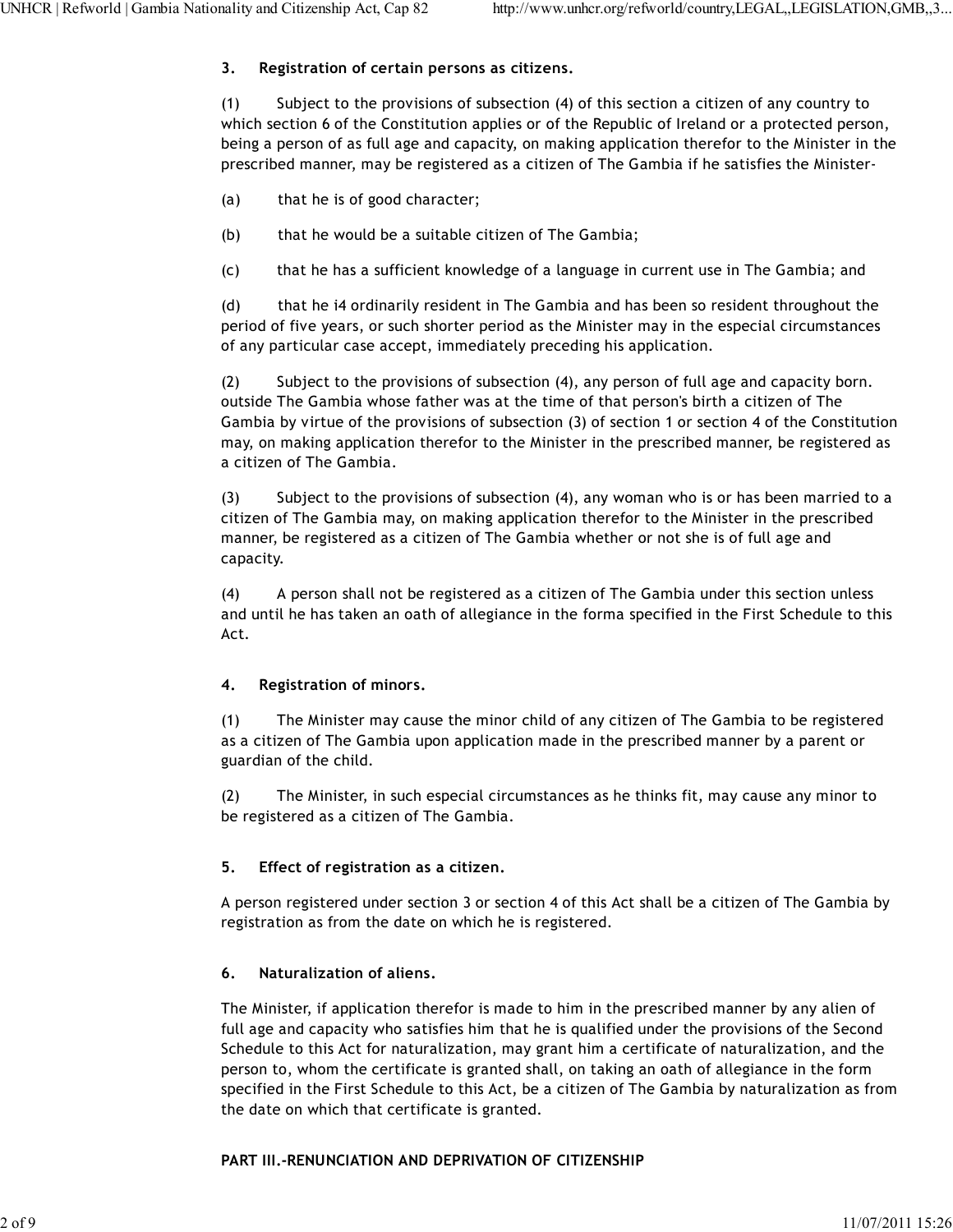# **7. Renunciation of citizenship by reason of dual citizenship or natioanlity.**

(1) If any citizen of The Gambia of full age and capacity makes a declaration of renunciation of citizenship of The Gambia in the prescribed manner the Minister, if he is satisfied that the person is, or on ceasing to be a citizen of The Gambia will become-

- (a) a citizen of any country to which section 6 of the Constitution applies; or
- (b) a national of a foreign country,

may cause the declaration to be registered and upon registration that person shall cease to be a citizen of The Gambia:

Provided that the Minister may withold registration of any such declaration if-

- (i) he is satisfied that the person is ordinarily resident in The Gambia; and
- (ii) in his opinion registration of the declaration would be contrary to public policy.

(2) For the purposes of this section any woman who has been married shall be deemed to be of full age.

### **8. Deprivation of citizenship on naturlization or exercise of certain rights in other countries.**

The Minister may by Order deprive any person, other than a person who is a citizen of The Gambia by virtue of his having been born in The Gambia, of his Gambian citizenship if the Minister is satisfied that that person has at any time while a citizen of The Gambia and of full age and capacity-

(a) acquired the nationality or citizenship of a foreign country by any voluntary and formal act cither than marriage; or

- (b) voluntarily claimed and exercised-
- (i) in a foreign country; or

(ii) in any cither country under the law of which provision is in force for conferring on its own citizens rights not available to Commonwealth citizens generally,

any right available to him under the law of that country, being a right accorded exclusively to its own citizens,

and that it is not conducive to the public good that he should continue to be a citizen of The Gambia.

# **9. Deprivation of citizenship of citizens by registration and naturalized persons.**

(1) Subject to the provisions of this section, the Minister may by Order deprive of his citizenship any citizen who is such by registration or naturalization if he is satisfied that such citizenship was obtained by means of fraud, false representation or the concealment of any material fact.

(2) Subject to the provisions of this section the Minister may by Order deprive of his citizenship any citizen of The Gambia who is such by naturalization if he is satisfied that that citizen-

(a) has shown himself by act or speech to be disloyal or disaffected towards Her Majesty or the Government of The Gambia; or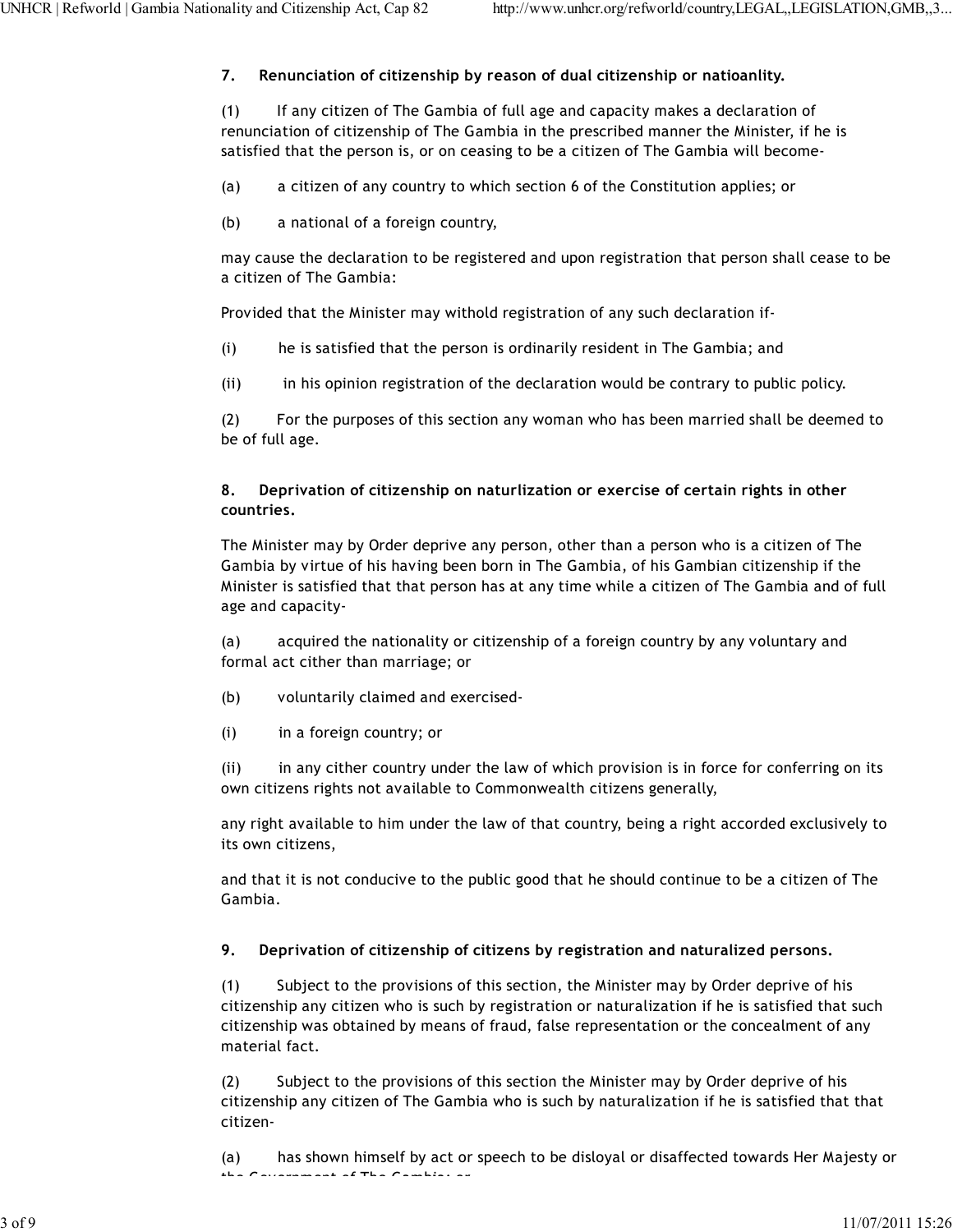the Government or The Gambia; or

(b) has, during any war in which The Gambia was engaged, unlawfully traded or communicated with any enemy or been engaged in or associated with any business that was to his knowledge carried on in such manner as to assist an enemy in that war; or

(c) has within seven years after becoming naturalized been sentenced in any country to imprisonment for a term of not less than twelve months.

(3) The Minister may by Order deprive any citizen by naturalization of his citizenship of The Gambia if he is satisfied that that person has been ordinarily resident in a foreign country or foreigri countries for a continuous period of seven years and during the period has not registered annually in the prescribed manner at a Gambian consulate or by notice in writing to the Minister, signified his intention to retain his citizenship of The Gambia.

(4) The Minister shall not deprive a person of citizenship under this section unless he is satisfied that it is not conducive to the public good that person should continue to be a citizen of The Gambia.

#### **10. Deprivation of citizenship of The Gambia when persons deprived of citizenship elsewhere.**

Where a citizen of The Gambia who is such by registration-

(a) was a citizen of any country to which section 6 of the Constitution applies or of the Republic of Ireland by virtue of a certificate of naturalization granted to him or in which his name was included; and

(b) has been deprived of that citizenship on grounds which in the opinion of the Minister are substantially similar to any of the grounds specified in subsections (1), (2) and (3) of section 9 of this Act,

the Minister may by an Order made under this section deprive him of his Gambian citizenship, if he is satisfied that it is not conducive to the public good that that person should continue to be a citizen of The Gambia.

### **11. Effect of renunciation or deprivation of citizenship.**

(1) A citizen of The Gambia who is deprived of his citizenship by an Order of the Minister under section 8, 9 or 10 of this Act shall, upon the making of the Order cease to be a citizen of The Gambia.

(2) The renunciation by any person of his Gambian citizenship or the deprivation of any person's Gambian citizenship under the provisions of this Part shall not affect the liability of that person for any offence committed by him before the renunciation or deprivation of his citizenship.

### **PART IV.-SUPPLEMENTAL**

### **12. Posthumous children.**

Any reference in this Act to the national status of the father of a person at the time of that person's birth shall, in relation to a person born after the death of his father, be construed as a reference to the national status of the father at the time of the father's death; and where that death occurred before the l8th February, 1965, and the birth occurred after the l7th February, 1965, the national status that the father would have had if he had died on the l8th February, 1965, shall be deemed to be his national status at the time of his death.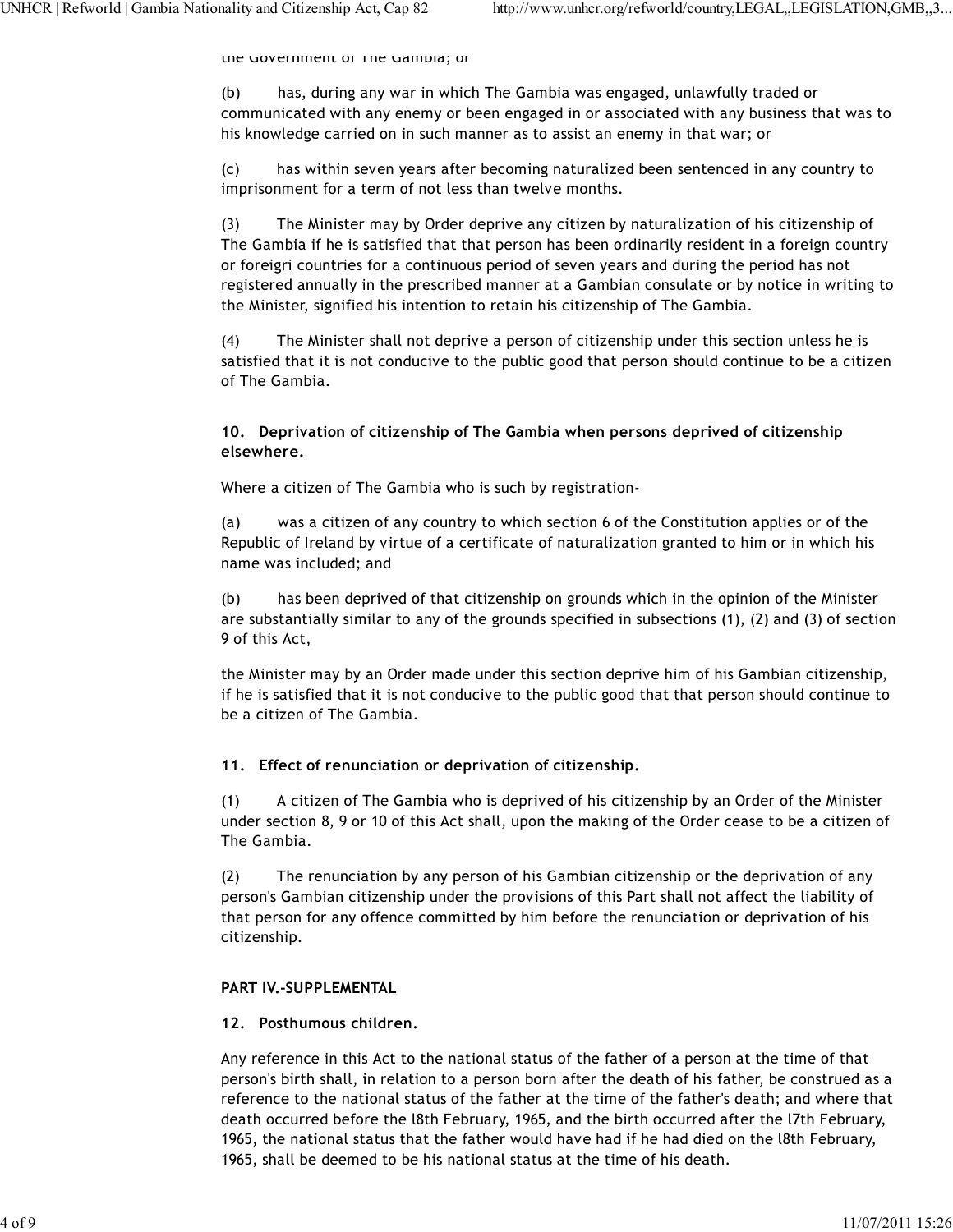### **13. Decision of Minister to be final.**

The Minister shall not be required to assign any reason for the grant or refusal of any application under this Act and the decision of the Minister on any such application shall not be subject to appeal to or review in any court.

### **14. Certificate of citizenship in cases of doubt.**

The Minister may in such cases as he thinks fit, on the application of any person with respect to whose citizenship of The Gambia a doubt exists, whether on a question of fact or law, certify that that person is a citizen of The Gambia; and a certificate issued under this section shall, unless ¡t is proved that ¡t was obtained by means of fraud, false representation or concealment of any material fact, be conclusive evidence that that person was such a citizen on the date thereof, but without prejudice to any evidence that he was such a citizen at an earlier date.

# **15. Evidence.**

(1) Every document purporting to be a notice, certificate, order or declaration, or any entry in a register, or a subscription of an oath of allegiance, given, granted or made under this Act or under the provisions of Chapare I of the Constitution, shall be received in evidence, and shall, unless the contrary is proved, be deemed to have been given, granted or made by or on behalf of the person by whom or on whose behalf ¡t purports to have been given, granted or made.

(2) Primafacie evidence of any such document as aforesaid may be given by production of a document purporting to be certified as a true copy thereof by such person and in such manner as may be prescribed.

(3) Any entry in a register made under this Act or under the provisions of Chapter 1 of the Constitution, shall be received as evidence of the matters stated in the entry.

# **16. Offences.**

(1) Any person who for the purpose of procuring anything to be done or not to be done under this Act or under the provisions of Chapter I of the Constitution makes any statement which he knows to be false in a material particular, or recklessly makes any statement which is false in a material particular, shall be guilty of an offence and on summary conviction be liable to a fine not exceeding one hundred pounds or to imprisonment for a term not exceeding six months or to both such fine and imprisonment.

# **17. Regulations.**

The Minister may by regulations make provision generally for carrying into effect the purposes of this Act and Chapter 1 of the Constitution, and in particular-

(a) for prescribing anything which is to be prescribed under this Act or Chapter 1 of the Constitution;

(b) for the registration of anything required or authorised under this Act to be registered;

(c) for the administration and taking of Oaths of Allegiance under this Act, for the time within which Oaths of Allegiance shall be taken and for the registration of Oaths of Allegiance;

(d) for the giving of any notice required or authorised to be given to any person under this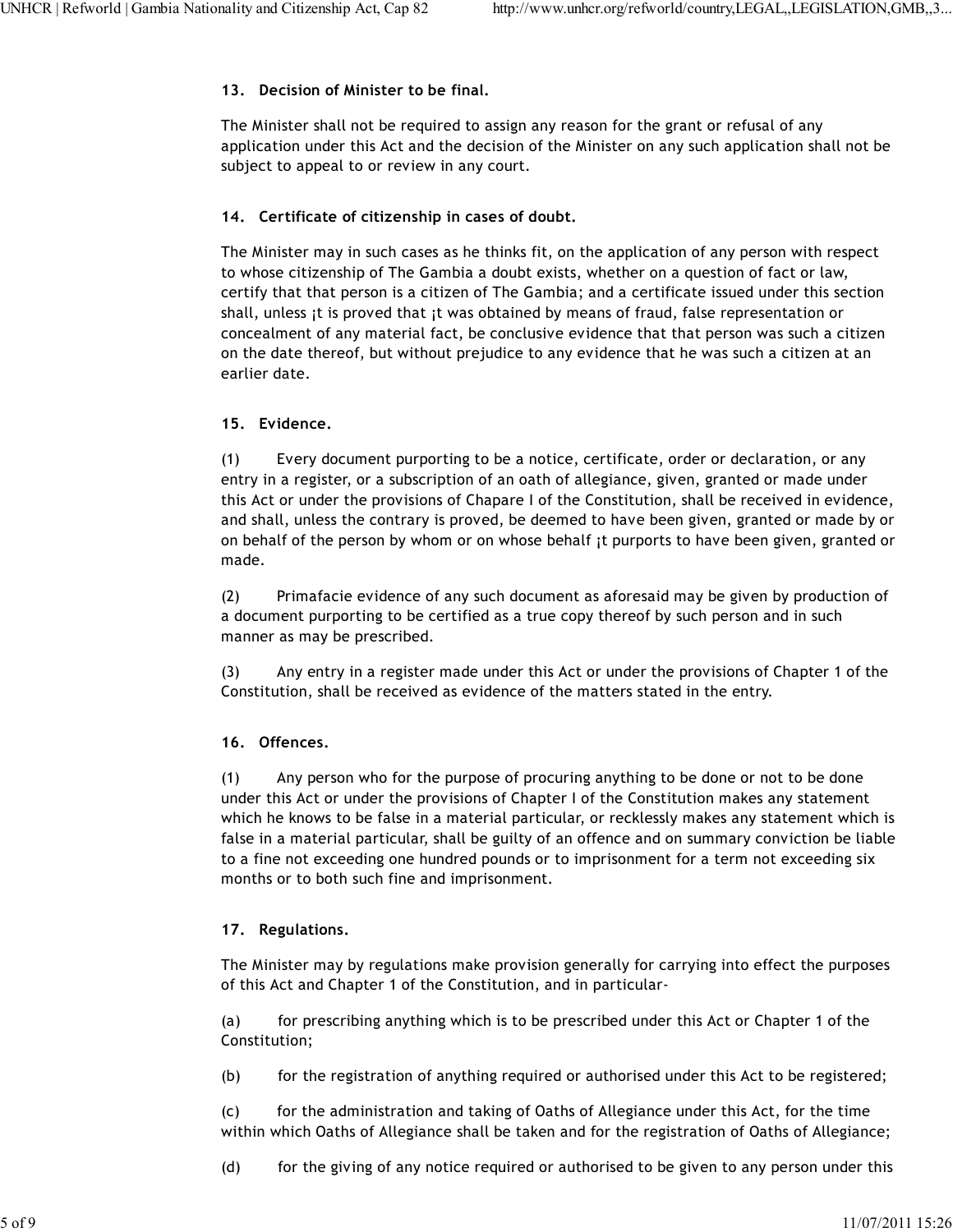#### Act;

(e) for the cancellation of the registration of, and the cancellation and amendment of certificates of naturalization relating to, persons deprived of citizenship under this Act, and for requiring such certificates to be delivered up for those purposes;

(f) for the registration by officers in the service of the Government of The Gambia of the births and deaths of persons of any class or description born or dying elsewhere than in The Gambia;

(g) for enabling the births and deaths of citizens of The Gambia born or dying in any country in which the Government of The Gambia has for the time being no diplomatic or consular representatives to be registered by persons serving in the diplomatic, consular or other foreign service of any country which, by arrangement with the Government of The Gambia, has undertaken to represent that Government's interest in that country or by a person authorised in that behalf by the Governor-General;

(h) for the imposition and recovery of fees in respect of any application made to the Minister under this Act or in respect of any registration, or the making of any declaration, or the grant of any certificate, or the taking of any Oath of Allegiance, authorised to be made, granted or taken by or under this Act and in respect of supplying a certified or other copy of any notice, certificate, order, declaration or entry, given, granted or made as aforesaid and for the application of any such fees.

#### **18. Inconsistency with Constitutional provisions.**

The provisions of this Act shall have effect subject to any provision inconsistent therewith for the time being contained in the Constitution.

### **FIRST SCHEDULE OATH OF ALLEGIANCE**

I,…………………..swear that I will be faithful and bear true allegiance to Her Majesty Queen Elizabeth the Second, Her Heirs and Successors, according to law and that I will support and uphold the Constitutin of The Gambia as by law established.

So help me God. (To be omitted in affirmation.)

### **SECOND SCHEDULE**

(1) Subject to, the provisions of the next following paragraph, the qualifications for naturalization of an alien who applies therefor are-

(a) that he has resided in The Gambia throughout the period of twelve months immediately preceding the date of the application; and

(b) that during the seven years immediately preceding the said period of twelve months he has resided in The Cambia for periods amounting in the aggregate to not less than five years; and

- (c) that he has an adequate knowledge of a language in current use in The Gambia; and
- (d) that he is of good character; and under
- (e) that he would be a suitable citizen of The Cambia; and
- (f) that he intends, if naturalized, to continue to reside permanently in The Gambia.
- $(2)$  The Minister, if in the special circumstances of any particular case he thinks fit, may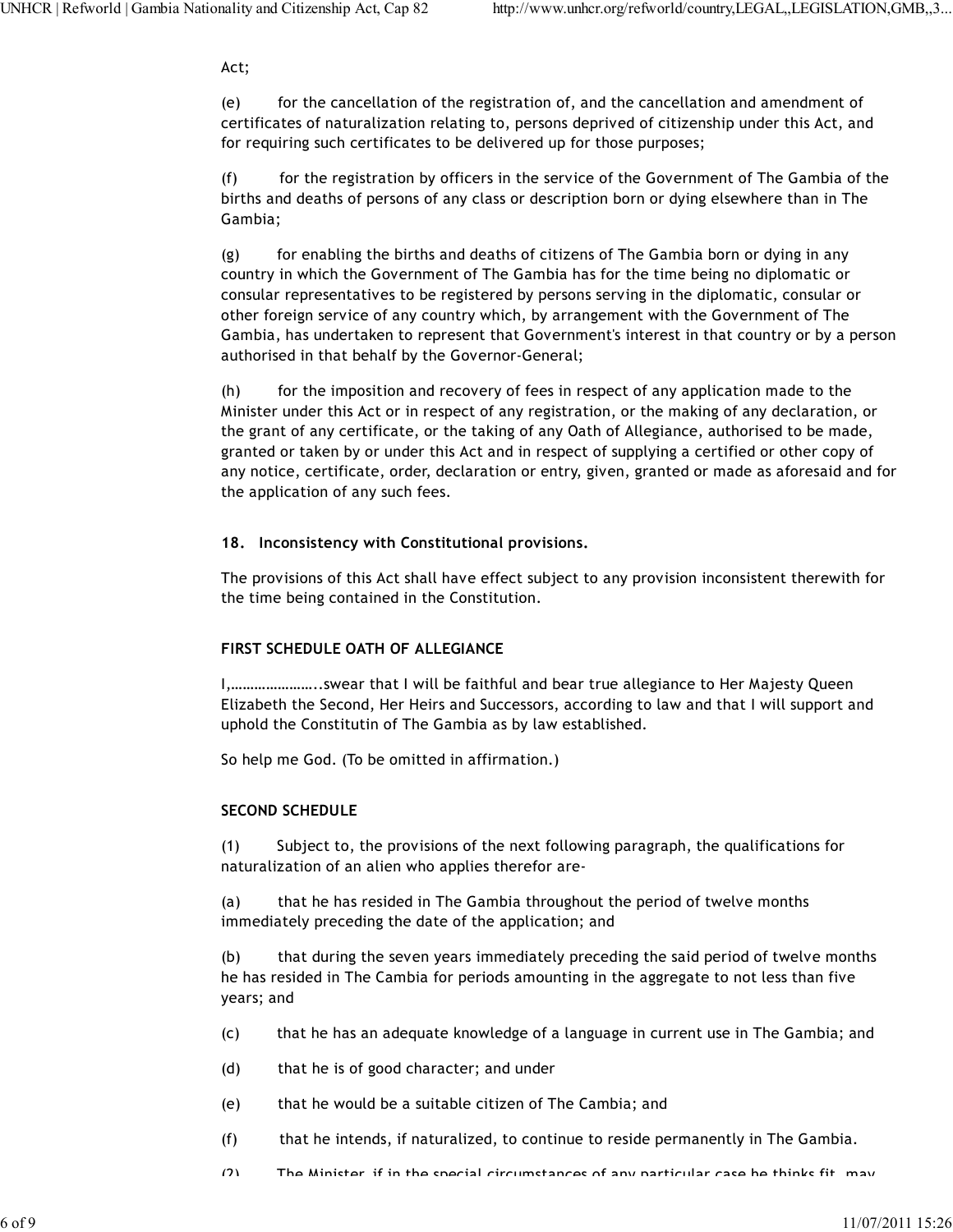(2) The Minister, if in the special circumstances of any particular case he thinks fit, may with the approval of the Governor-General

(a) allow a continuous period of twelve months ending not more than, six months before the date of application to be reckoned for the purposes of sub-paragraph (a) of the last foregoing paragraph as though it had immediately preceded that date;

(b) allow residence in a country other than a foreign country to be reckoned for the purposes of sub-paragraph (b) of the last foregoing paragraph as if ¡t had been residence in The Gambia;

(c) allow periods of residence earlier than eight years before the date of application to be reckoned in computing the aggregate mentioned in the said sub-paragraph (b).

# **The Gambia Nationality and Citizenship (Forms and Fees) Regulations**

made under section 17

# **1. Citation.**

These regulations may be cited as The Gambia Nationality and Citizenship (Forms and Fees) Regulations.

# **Forms**

# **2. Form of application for registration under section 3(1) of the Act.**

An application for registration as a citizen of The Gambia made under subsection (1) of section 3 of the Act shall be in the Form A set out in the First Schedule to these regulations.

# **3. Form of application for registration under section 3(2) of the Act.**

An application for registration as a citizen of The Gambia made under subsection (2) of section 3 of the Act shall be in the Form B set out in the First Schedule to these regulations.

# **4. Form of application for registration under section 3(3) of the Act.**

An application for registration as a citizen of The Gambia made under subsection (3) of section 3 of the Act shall be in the Form C set out in the First Schedule to these regulations.

# **5. Form of application for registration of minor under section 4(1) of the Act.**

An application for the registration of a minor as a citizen of The Gambia, made under subsection (1) of section 4 of the Act shall be in the Form D set out in the First Schedule to these regulations.

# **6. Form of application for naturalization under section 6 of the Act.**

An application for naturalization as a citizen of The Gambia made under section 6 of the Act shall be in the Form E set out in the First Schedule to these regulations.

**7. Form of application for registration under section 2 of the Constitution.**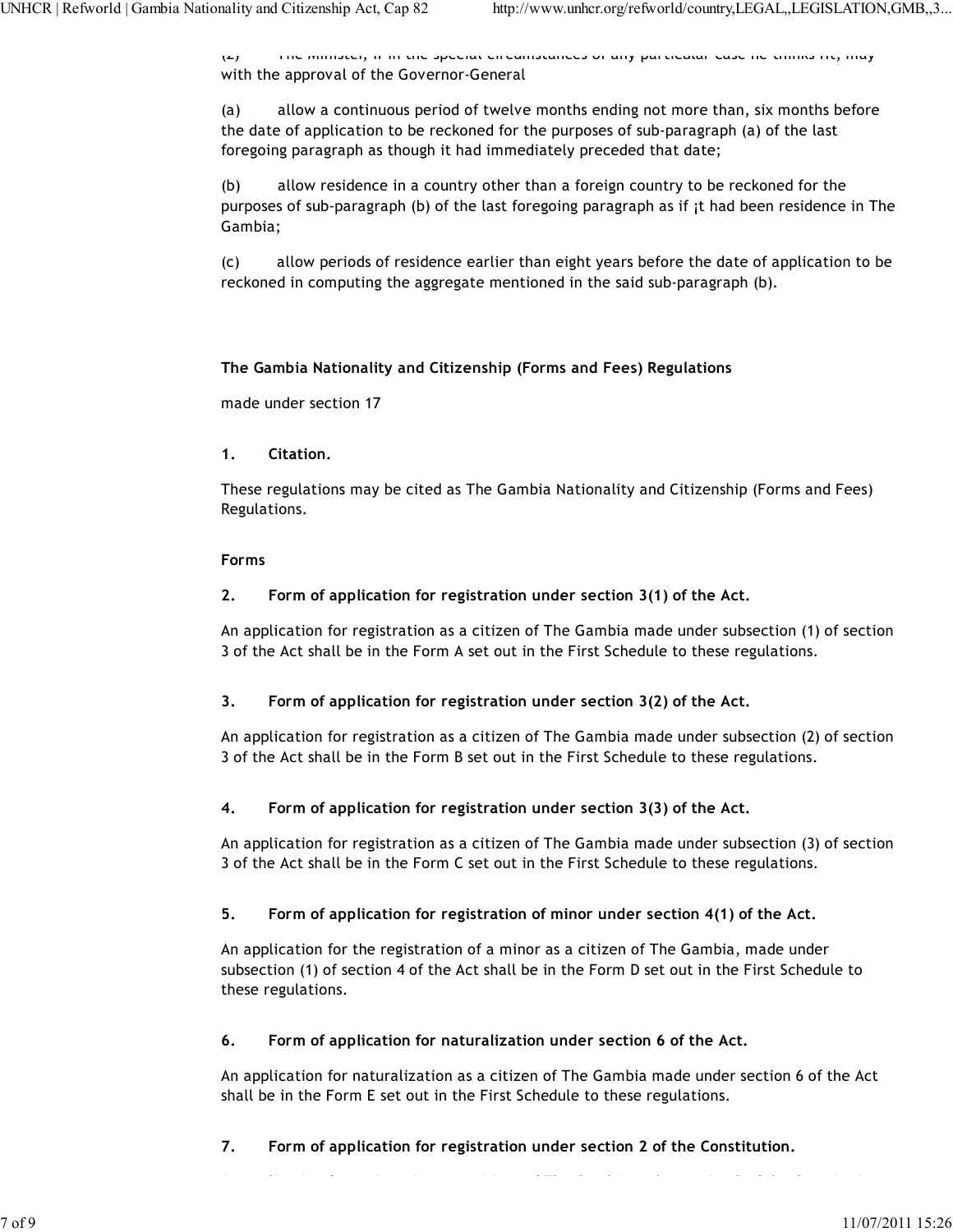An application for registration as a citizen of The Gambia under section 2 of the Constitution shall be in the Form F set out in the First Schedule to these regulations.

# **8. Form of certificate of registration.**

On the registration of any person as a citizen of The Gambia under the provisions of sections 3 or 4 of the Act or of sections 1 or 2 of the Constitution the Minister shall grant such person a certificate of registration in the Form G set out in the First Schedule to these regulations.

# **9. Form of certificate of naturalization.**

A certificate of naturalization granted by the Minister under section 6 of the Act shall be in the Form H set out in the First Schedule to these regulations.

# **FEES**

# **10. Fees.**

(1) Subject to the provisions of this regulation, the fees in the Second Schedule to these regulations shall be payable to the Minister or an officer authorised by him to receive the fees.

(2) In respect of the grant of a certificate of citizenship or a certificate of naturalization, the fees prescribed shall be paid on the receipt by the applicant of the decision of the Minister to grant the certificate applied for:

Provided that where a husband and wife apply at the same time for certificates of citizenship or naturalization and are residing together at the time of their applications and a fee has been paid in respect of the grant of a certificate of citizenship or naturalization to one of them, no fee shall be payable in respect of the grant of such a certificate to the other.

(3) If the fee payable in respect of the grant of a certificate of registration or a certificate of naturalization is not paid within fourteen days after the notification to the applicant of the decision of the Minster to grant the application, the decision may be rescinded.

# **11. Certified copies.**

An application may be made to the Minister for a certified copy of any certificate granted under these regulations and a copy issued on such an application shall be sufficiently certified as a true copy of the certificate, if it has endorsed thereon a statement in writing that it is a certified copy and the statement is signed by an officer of or above the rank of Assistant Secretary.

### **12. Fees payable on application not to be returned.**

Fees payable on the submission of any application for the grant of a certificate shall in no circumstances be returned.

### **FIRST SCHEDULE**

[forms not reproduced here]

### **SECOND SCHEDULE**